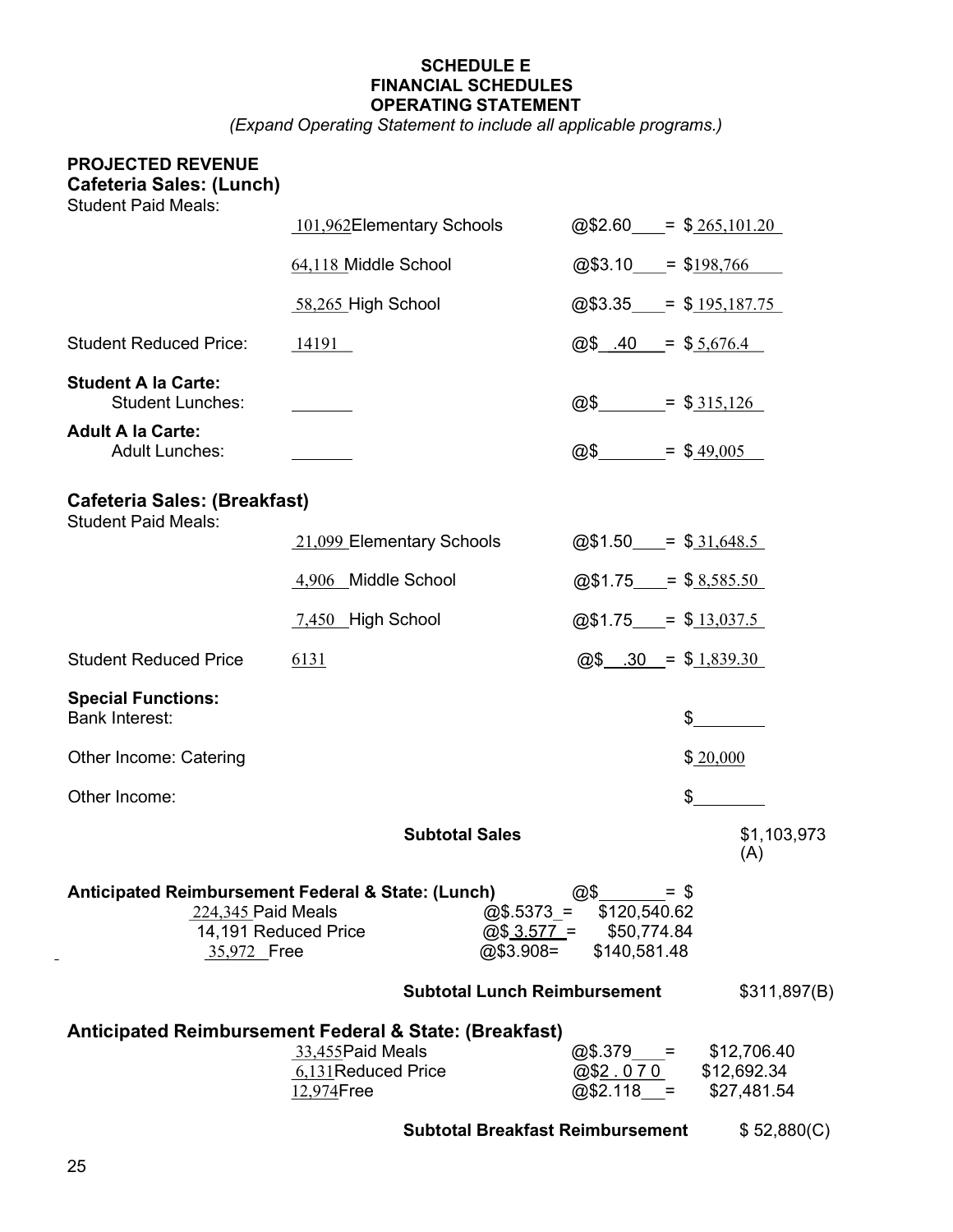# Schedule E (cont.) PROJECTED EXPENSES

# Food

| <b>Student Lunches</b>         |       |             | Meals $\omega$ \$315,684 = \$ Student |
|--------------------------------|-------|-------------|---------------------------------------|
| <b>Breakfast</b>               |       |             | Meals $\omega$ \$55,188 = \$ Student  |
| Lunches                        | Meals | $\circledR$ | $$ = $ Employee$                      |
| Ala carte (adult)              | Meals | $\varpi$    | $=$ \$ 15,445<br>\$                   |
| A la Carte                     |       |             | \$100,113                             |
| <b>Special Functions</b>       |       |             | \$6,000                               |
| <b>USDA Processing Charges</b> |       |             |                                       |
| <b>USDA Commodity Value</b>    |       |             | \$                                    |

# LABOR

# **Net Food Cost \$492,430 (D)**

Hourly Wages: (Employee schedules, work hours and rates of pay must be attached.)

| Administration/Clerical     |           |
|-----------------------------|-----------|
| <b>Food Service Workers</b> | \$310,412 |
| Other: SFA LABOR .          | \$230,000 |
| Other:                      |           |

Salaries: (Employee schedules, work hours and rates of pay must be attached.)

| \$129,230      |
|----------------|
| \$             |
| $$669,642$ (E) |
|                |
| \$127,338      |
|                |
| \$1,123.20     |
| \$34,363       |
| \$6,000        |
| \$2425         |
| \$             |
| \$             |
| \$             |
| \$             |
| \$1,500        |
| \$587.50       |
| \$             |
| \$             |
| \$             |
| \$850          |
| \$             |
| \$ 500         |
| \$             |
| \$3620         |
| \$11,789       |
| \$1500         |
| \$14,687.50    |
| $$78,944$ (F)  |
|                |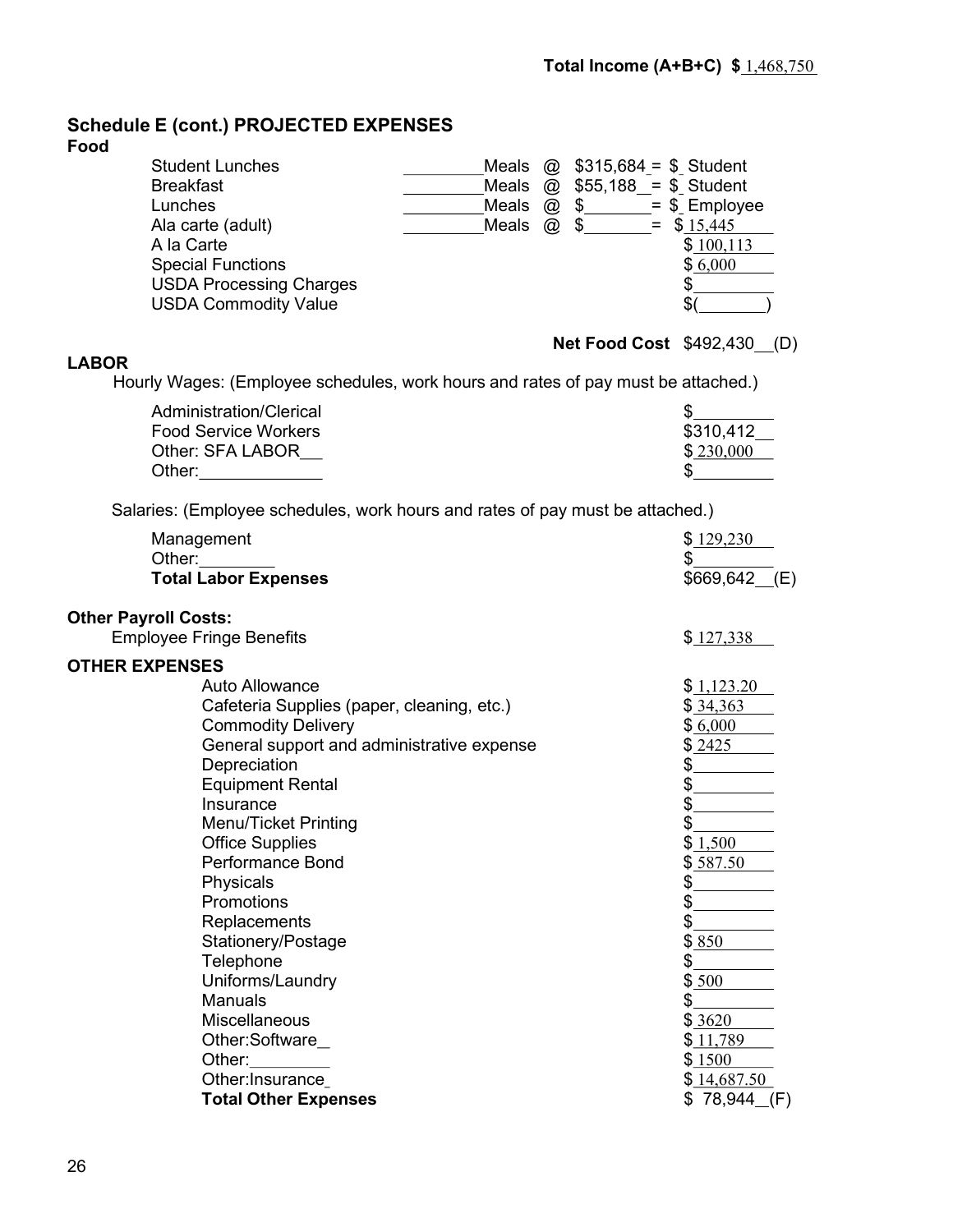|                                                                                                                                                                                                                                                                                                                                                                                        | <b>Flat Rate</b>                          | $$30,000$ (G)                                                      |
|----------------------------------------------------------------------------------------------------------------------------------------------------------------------------------------------------------------------------------------------------------------------------------------------------------------------------------------------------------------------------------------|-------------------------------------------|--------------------------------------------------------------------|
| Cents Per Meal (Complete Calculation Below)                                                                                                                                                                                                                                                                                                                                            | <b>OR</b>                                 | $\mathbb{S}$<br>(G)                                                |
| <b>Cents Per Meal Calculation:</b>                                                                                                                                                                                                                                                                                                                                                     |                                           |                                                                    |
| *Student Annualized Meals__________                                                                                                                                                                                                                                                                                                                                                    | <b>@</b> \$_________=Total Management Fee | $\frac{1}{\sqrt{2}}$                                               |
| Total number of reimbursable meals                                                                                                                                                                                                                                                                                                                                                     |                                           |                                                                    |
| **Annualized A la Carte<br>Meal Equivalent $3.88 =$<br>The total \$ value of a la carte and Adult meals divided by the<br>(Current free lunch reimbursement rate + per meal commodity foods reimbursement)                                                                                                                                                                             |                                           |                                                                    |
|                                                                                                                                                                                                                                                                                                                                                                                        | <b>EXPENSE TOTAL</b>                      | \$1,398,354<br>$(D+E+F+G)$                                         |
|                                                                                                                                                                                                                                                                                                                                                                                        | <b>PROFIT/LOSS (SUBSIDY)</b> \$70,396     |                                                                    |
| *Student Annualized Meals = the number of Reimbursable meals + ((the \$ amount of adult and a la carte<br>sales) divided by (the Current free lunch reimbursement rate + the per meal commodity foods<br>reimbursement)).                                                                                                                                                              |                                           |                                                                    |
| ** In accordance with Section 18.6 of this RFP the Meal Equivalency Rate used in the contract shall be<br>adjusted annually and must be set no lower than the current free lunch reimbursement rate plus the<br>commodity foods reimbursement rate.                                                                                                                                    |                                           |                                                                    |
| <b>SUMMARY</b><br>1. Projected annual subsidy by board not to exceed the amount of<br>2. Are labor cuts anticipated/factored into this proposal?<br>3. Is the price of the student lunch increased?<br>4. Are the prices for Ala Carte items changed?<br>5. Have you made a physical inspection of all school facilities<br>and found all facilities and equipment to be satisfactory? |                                           | \$ No Subsidy<br><b>NO</b><br><b>NO</b><br><b>NO</b><br><b>YES</b> |

- 6. Identify any clauses or conditions that would change the bottom line. See Assumptions
- 7. Identify and include a prioritized listing of any major new equipment you feel is desirable for this contract. No investment
- 8. What would you suggest in dealing with competitive food sales through school stores? Not allowed per USDA mandates

State the percent and amount of increase in the management and administrative fees or indicate if your company chooses to use the Consumer Price Index:

CPI YES If no then

fill out the following:

MANAGEMENT FEE

| Year 2 | $\%$ |    |
|--------|------|----|
| Year 3 | $\%$ | ъĐ |
| Year 4 | %    |    |
| Year 5 | $\%$ |    |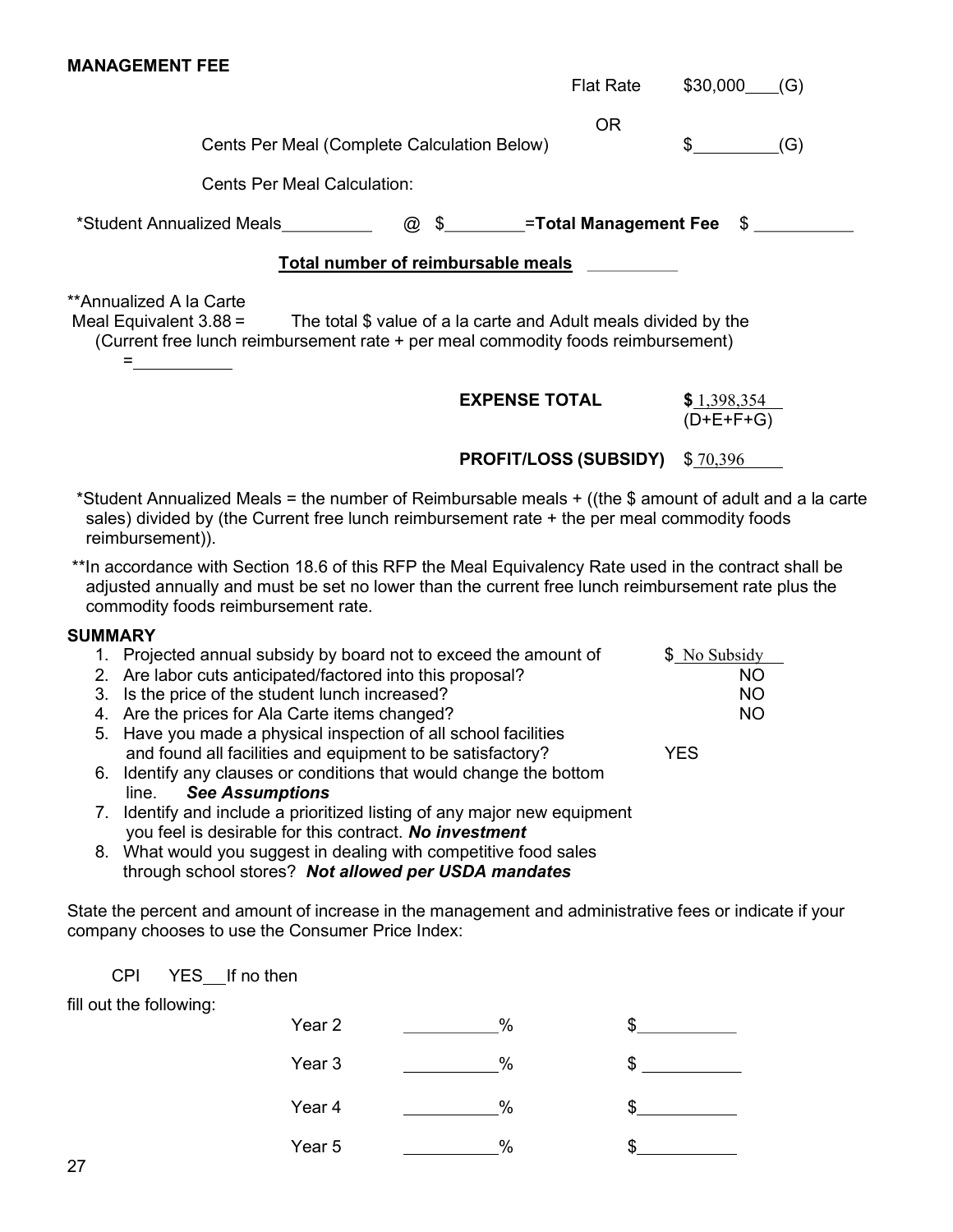| <b>ADMINISTRATIVE FEE</b>                                                                                                                                                                                                 |                                                   |                              |
|---------------------------------------------------------------------------------------------------------------------------------------------------------------------------------------------------------------------------|---------------------------------------------------|------------------------------|
|                                                                                                                                                                                                                           | <b>Flat Rate</b>                                  | \$60,000<br>(H)              |
| Cents Per Meal (Complete Calculation Below)<br><b>Cents Per Meal Calculation:</b>                                                                                                                                         | 0R                                                | $\mathbb{S}$<br>(H)          |
| *Student Annualized Meals                                                                                                                                                                                                 | <b>@</b> \$__________=Total Administrative Fee \$ |                              |
| Total number of reimbursable meals 420,916                                                                                                                                                                                |                                                   |                              |
| **Annualized A la Carte<br>Meal Equivalent $= $3.88$ The total $$$ value of a la carte and Adult meals divided<br>by the (Current free lunch reimbursement rate + per meal commodity foods<br>reimbursement)<br>$= 93848$ |                                                   |                              |
|                                                                                                                                                                                                                           | <b>EXPENSE TOTAL</b>                              | \$1,458,354<br>$(D+E+F+G+H)$ |
|                                                                                                                                                                                                                           | <b>PROFIT/LOSS (SUBSIDY)</b>                      | \$10,396                     |

\*Student Annualized Meals = the number of Reimbursable meals + ((the \$ amount of adult and a la carte sales) divided by (the Current free lunch reimbursement rate + the per meal commodity foods reimbursement)).

\*\*In accordance with Section 18.6 of this RFP the Meal Equivalency Rate used in the contract shall be adjusted annually and must be set no lower than the current free lunch reimbursement rate plus the commodity foods reimbursement rate.

# **SUMMARY**

| 9. Projected annual subsidy by board not to exceed the amount of                                                                     | \$ No subsidy |
|--------------------------------------------------------------------------------------------------------------------------------------|---------------|
| 10. Are labor cuts anticipated/factored into this proposal?                                                                          | <b>NO</b>     |
| 11. Is the price of the student lunch increased?                                                                                     | <b>NO</b>     |
| 12. Are the prices for Ala Carte items changed?                                                                                      | <b>NO</b>     |
| 13. Have you made a physical inspection of all school facilities                                                                     |               |
| and found all facilities and equipment to be satisfactory?                                                                           | <b>YES</b>    |
| 14. Identify any clauses or conditions that would change the bottom                                                                  |               |
| line.- See assumptions                                                                                                               |               |
| 15. Identify and include a prioritized listing of any major new equipment<br>you feel is desirable for this contract.- No investment |               |
|                                                                                                                                      |               |

16. What would you suggest in dealing with competitive food sales through school stores?- Not allowed per USDA Mandates

State the percent and amount of increase in the management and administrative fees or indicate if your company chooses to use the Consumer Price Index:

# CPI YES

If no then fill out the following:

| Year 2           | $\%$         |  |
|------------------|--------------|--|
| Year 3<br>Year 4 | $\%$<br>$\%$ |  |
| Year 5           | $\%$         |  |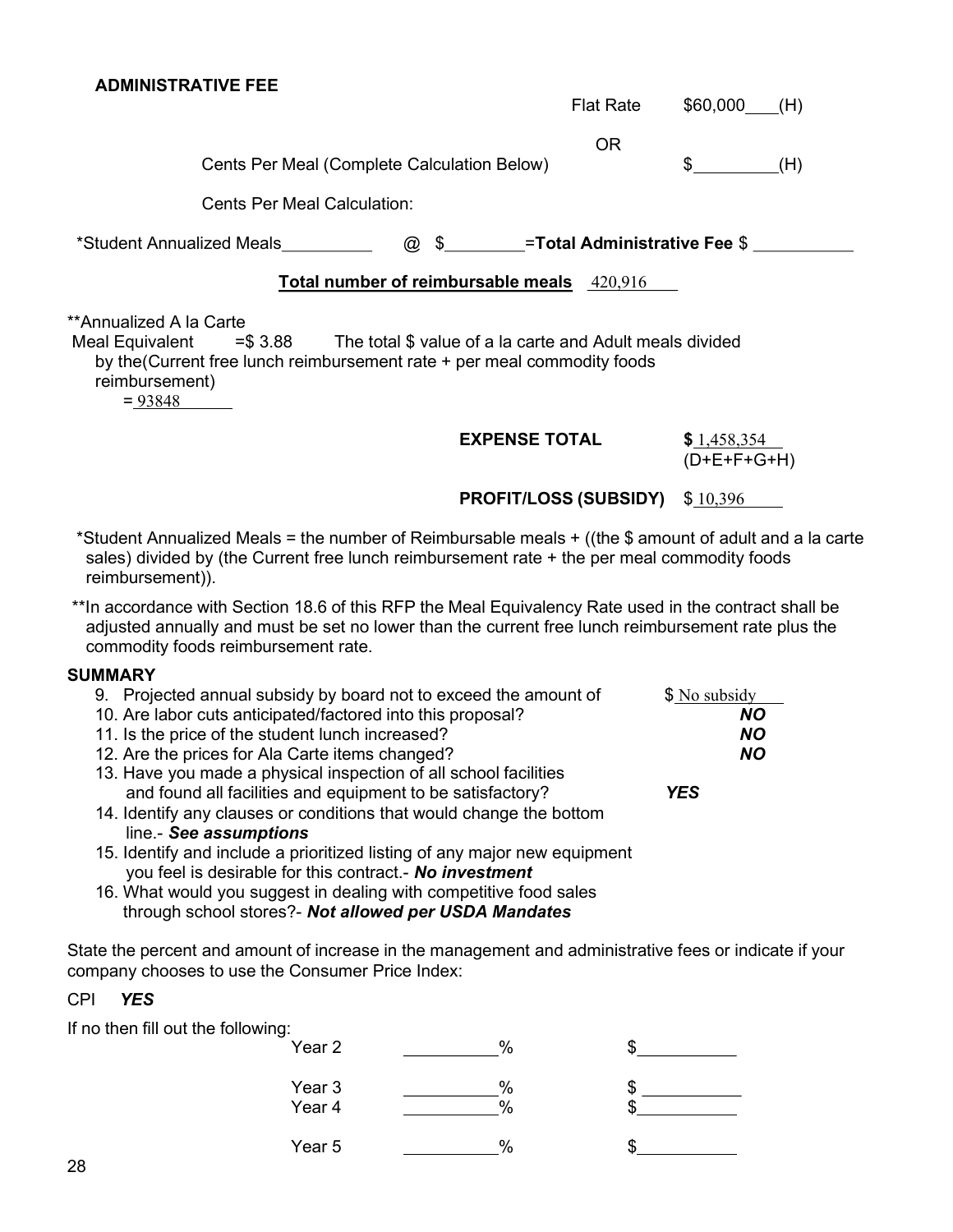| <b>School</b>                                 | <b>Position</b>            | <b>Prop Hours</b> | Rate  | <b>Total Cost</b><br>including Tax<br>and Benefits |
|-----------------------------------------------|----------------------------|-------------------|-------|----------------------------------------------------|
| <b>Total</b>                                  |                            |                   |       | 566,980                                            |
| <b>Admin</b>                                  | <b>Assitant Director</b>   | 9.00              | 27.81 | 64,604                                             |
| Admin                                         | <b>General Manager</b>     | 9.00              | 40.31 | 94,996                                             |
| <b>Timberlane High School</b>                 | <b>Food Service Worker</b> | 8.00              | 24.70 | 45,385                                             |
| <b>Timberlane High School</b>                 | <b>Food Service Worker</b> | 6.00              | 18.04 | 24,330                                             |
| <b>Timberlane High School</b>                 | <b>Food Service Worker</b> | 6.00              | 15.92 | 21,468                                             |
| <b>Timberlane High School</b>                 | <b>Food Service Worker</b> | 4.50              | 15.25 | 15,481                                             |
| <b>Timberlane High School</b>                 | <b>Food Service Worker</b> | 3.50              | 15.00 | 11,839                                             |
| <b>Timberlane High School</b>                 | <b>Food Service Worker</b> | 5.50              | 15.91 | 19,673                                             |
| <b>Timberlane High School</b>                 | <b>Food Service Worker</b> | 4.50              | 15.00 | 15,222                                             |
| <b>Timberlane Middle School</b>               | <b>Food Service Worker</b> | 6.00              | 15.92 | 35,061                                             |
| <b>Timberlane Middle School</b>               | <b>Food Service Worker</b> | 5.00              | 15.92 | 17,887                                             |
| <b>Timberlane Middle School</b>               | <b>Food Service Worker</b> | 3.75              | 14.25 | 11,943                                             |
| <b>Timberlane Atkinson Academy Elementary</b> | <b>Food Service Worker</b> | 4.50              | 15.91 | 16,361                                             |
| Timberlane Atkinson Academy Elementary        | <b>Food Service Worker</b> | 7.00              | 20.16 | 42,357                                             |
| <b>Timberlane Danville Elementary</b>         | <b>Food Service Worker</b> | 5.25              | 15.92 | 19,095                                             |
| <b>Timberlane Danville Elementary</b>         | <b>Food Service Worker</b> | 7.00              | 19.10 | 30,545                                             |
| <b>Timberlane Danville Elementary</b>         | <b>Food Service Worker</b> | 3.50              | 15.00 | 12,257                                             |
| <b>Timberlane Pollard Elementary</b>          | <b>Food Service Worker</b> | 6.50              | 15.92 | 23,641                                             |
| <b>Timberlane Pollard Elementary</b>          | <b>Food Service Worker</b> | 5.75              | 15.92 | 20,909                                             |
| <b>Timberlane Sandown North Elementary</b>    | <b>Food Service Worker</b> | 4.70              | 15.92 | 17,094                                             |
| <b>Timberlane Sandown North Elementary</b>    | <b>Food Service Worker</b> | 5.00              | 15.00 | 17,191                                             |
| Timberlane Sandown North Elementary           | <b>Food Service Worker</b> | 4.30              | 15.00 | 14,784                                             |
| <b>Timberlane High School</b>                 | <b>Food Service Worker</b> | 4.00              | 15.00 | 13,754                                             |
|                                               |                            |                   |       |                                                    |
|                                               | <b>TOTAL</b>               |                   |       | 566,980                                            |
| <b>DISTRICT LABOR</b>                         |                            |                   |       |                                                    |
| <b>Timberlane High School</b>                 | <b>Food Service Worker</b> | 7.25              | 20.00 | 24,254                                             |
| <b>Timberlane High School</b>                 | <b>Food Service Worker</b> | 6.50              | 20.00 | 21,745                                             |
| Timberlane High School- Admin assistant       | Admin Asst                 | 3.00              | 21.22 | 10,036                                             |
| <b>Timberlane Middle School</b>               | Cook                       | 7.50              | 21.00 | 25,091                                             |
| <b>Timberlane Middle School</b>               | <b>Food Service Worker</b> | 7.25              | 20.00 | 24,255                                             |
| <b>Timberlane Middle School</b>               | <b>Food Service Worker</b> | 6.75              | 20.00 | 22,582                                             |
| <b>Timberlane Middle School</b>               | <b>Food Service Worker</b> | 3.75              | 20.00 | 12,545                                             |
| <b>Timberlane Middle School</b>               | <b>Food Service Worker</b> | 7.25              | 20.00 | 24,255                                             |
| <b>Timberlane Atkinson Academy Elementary</b> | <b>Food Service Worker</b> | 5.50              | 20.00 | 18,400                                             |
| <b>Timberlane Pollard Elementary</b>          | Cook                       | 7.00              | 21.00 | 23,418                                             |
| <b>Timberlane Sandown North Elementary</b>    | Cook                       | 7.00              | 21.00 | 23,418                                             |
|                                               |                            |                   |       |                                                    |
|                                               | <b>TOTAL</b>               |                   |       | 230,000                                            |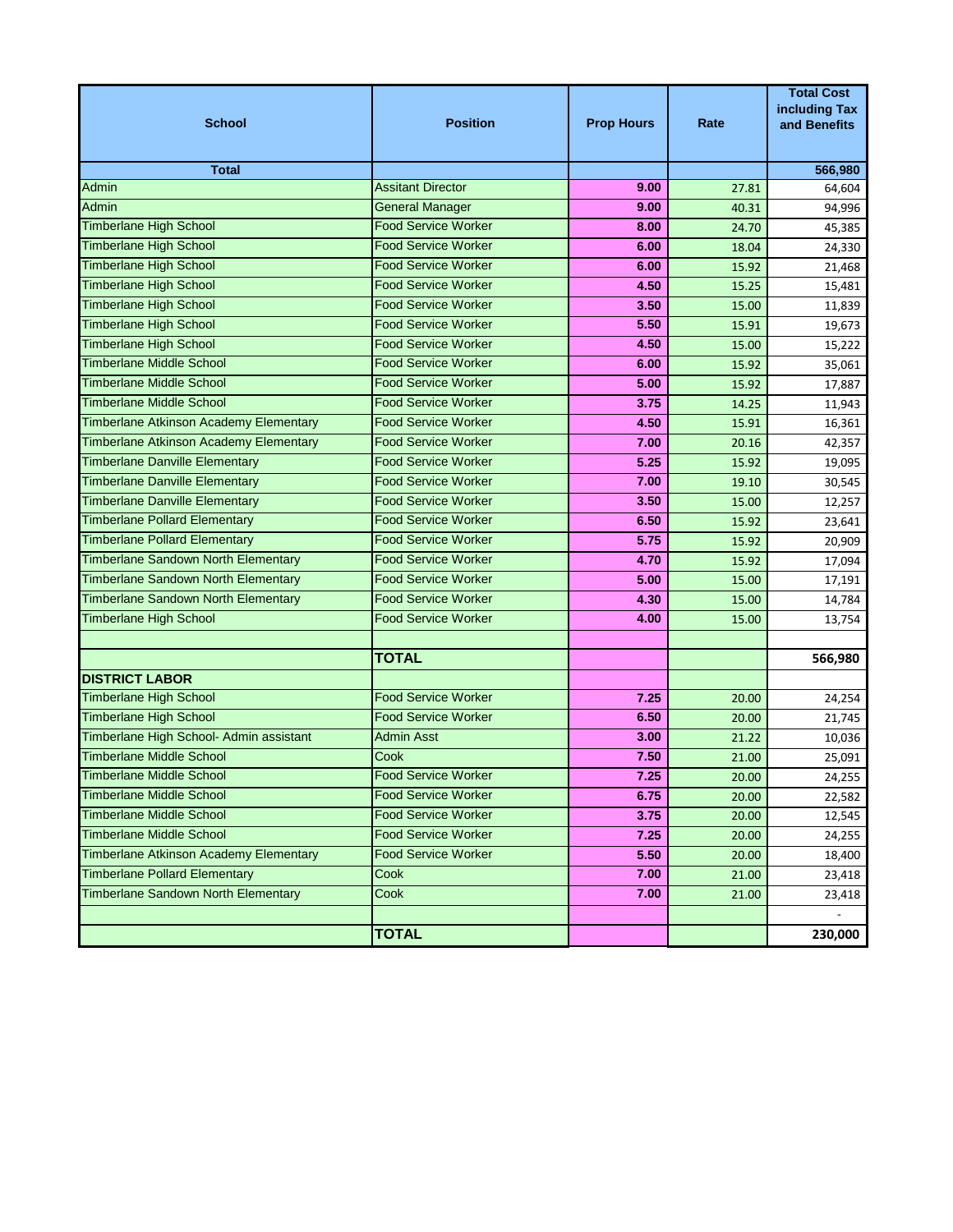# **Timberlane Regional School District Food Service Provider RFP Comparison Original Proposals**

| <b>Original Proposals</b>                                             |         | Fresh Picks Café |                     |         | Whitsons |                     | Variance  |
|-----------------------------------------------------------------------|---------|------------------|---------------------|---------|----------|---------------------|-----------|
| <b>SALES</b>                                                          |         |                  |                     |         |          |                     |           |
| Lunch                                                                 |         |                  |                     |         |          |                     |           |
| Elementary                                                            | 98,623  | 2.75             | 271,213             | 101,962 | 2.60     | 265,101             |           |
| Middle                                                                | 69,638  | 3.25             | 226,324             | 64,118  | 3.10     | 198,766             |           |
| High                                                                  | 57,489  | 3.50             | 201,212             | 58,265  | 3.35     | 195,188             |           |
| Reduced                                                               | 12,580  | 0.40             | 5,032               | 14,191  | 0.40     | 5,676               |           |
| Student Ala Carte                                                     | 73,737  | 3.95             | 291,261             |         |          | 315,126             |           |
| Adult Ala Carte                                                       | 10,902  | 3.95             | 43,063              |         |          | 49,005              |           |
| <b>Breakfast</b>                                                      |         |                  |                     |         |          |                     |           |
| Elementary                                                            | 19,545  | 1.50             | 29,318              | 21,099  | 1.50     | 31,649              |           |
| Middle                                                                | 3,863   | 1.75             | 6,760               | 4,906   | 1.75     | 8,586               |           |
| High                                                                  | 2,612   | 1.75             | 4,571               | 7,450   | 1.75     | 13,038              |           |
| Reduced                                                               | 3,431   | ÷                | ÷,                  | 6,131   | 0.30     | 1,839               |           |
|                                                                       |         |                  |                     |         |          |                     |           |
| Other Income: Catering<br><b>Total Sales</b>                          |         |                  | 15,000<br>1,093,753 |         |          | 20,000<br>1,103,973 | (10, 220) |
|                                                                       |         |                  |                     |         |          |                     |           |
| REIMBURSEMENT                                                         |         |                  |                     |         |          |                     |           |
|                                                                       |         |                  |                     |         |          |                     |           |
| Lunch<br>Paid Meals - Federal                                         | 225,751 | 0.35             | 79,013              | 224,345 | 0.54     | 120,541             |           |
| Reduced Meals - Federal                                               | 12,580  | 3.26             | 41,011              | 14,191  | 3.58     | 50,775              |           |
| Free Meals Federal                                                    | 35,820  | 3.66             | 131,101             | 35,972  | 3.91     | 140,581             |           |
| <b>Reimbursed Meals State</b>                                         | 274,151 | 0.04             | 10,966              |         |          |                     |           |
| .06 Cent Reimbursement                                                | 274,151 | 0.07             | 19,191              |         |          |                     |           |
| <b>Total Lunch Reimbursement</b>                                      |         |                  | 281.281             |         |          | 311,897             | (30, 615) |
|                                                                       |         |                  |                     |         |          |                     |           |
| Breakfast                                                             |         |                  |                     |         |          |                     |           |
| Paid Meals - Federal                                                  | 26,019  | 0.33             | 8,586               | 33,455  | 0.38     | 12,706              |           |
| Reduced Meals - Federal                                               | 3,431   | 1.97             | 6,759               | 6,131   | 2.07     | 12,692              |           |
| Free Meals Federal                                                    | 11,071  | 1.97             | 21,810              | 12,974  | 2.12     | 27,482              |           |
| <b>Reimbursed Meals State</b><br><b>Total Breakfast Reimbursement</b> | 40,520  | 0.03             | 1,216<br>38,371     |         |          | 52,880              | (14, 509) |
|                                                                       |         |                  |                     |         |          |                     |           |
| <b>Total Reimbursement</b>                                            |         |                  | 319,652             |         |          | 364,777             | (45,125)  |
| <b>Total Revenue</b>                                                  |         |                  | 1,413,405           |         |          | 1,468,750           | (55, 345) |
|                                                                       |         |                  |                     |         |          |                     |           |
| <b>MEAL COUNT</b>                                                     |         |                  |                     |         |          |                     |           |
| <b>Breakfast</b>                                                      |         |                  | 40,521              |         |          | 52,560              |           |
| Lunch                                                                 |         |                  | 274,151             |         |          | 274,508             |           |
| <b>Total Meal Count</b>                                               |         |                  | 314,672             |         |          | 327,068             | (12, 396) |
| <b>EXPENSES</b>                                                       |         |                  |                     |         |          |                     |           |
| Food Cost                                                             |         |                  |                     |         |          |                     |           |
| Student Lunch                                                         | 274,151 | 1.43             | 392,036             |         |          | 315,684             |           |
| <b>Student Breakfast</b>                                              | 40,520  | 1.12             | 45,382              |         |          | 55,188              |           |
| Employee Lunch                                                        | 5,400   | 1.43             | 7,722               |         |          | L,                  |           |
| Adult Ala Carte                                                       | 10,902  | 1.43             | 15,590              |         |          | 15,445              |           |
| Student Ala Carte (inc. milk)                                         | 73,737  | 1.28             | 94,383              |         |          | 100,113             |           |
| Functions/Vending                                                     |         |                  | 4,950               |         |          | 6,000               |           |
| <b>USDA Commodity Value</b>                                           |         |                  | (79, 504)           |         |          |                     |           |
| <b>Total Food Cost</b>                                                |         |                  | 480,560             |         |          | 492,430             | (11, 870) |
|                                                                       |         |                  |                     |         |          |                     |           |
| Labor<br>Salaries                                                     |         |                  |                     |         |          |                     |           |
| Cafeteria Workers                                                     |         |                  | 264,730             |         |          | 310,412             |           |
| <b>District Labor Expense</b>                                         |         |                  | 437,000             |         |          | 230,000             |           |
| Management                                                            |         |                  | 66,000              |         |          | 129,230             |           |
| Taxes & Benefits                                                      |         |                  | 79 375              |         |          | 127.338             |           |
| <b>Total Labor Cost</b>                                               |         |                  | 847,105             |         |          | 796,980             | 50,125    |
|                                                                       |         |                  |                     |         |          |                     |           |
| Operating                                                             |         |                  |                     |         |          |                     |           |
| Auto Allowance                                                        |         |                  | 990                 |         |          | 1,123               |           |
| Cafeteria Supplies (paper, cleaning, etc)<br><b>Comodity Delivery</b> |         |                  | 34,000<br>7,500     |         |          | 34,363<br>6,000     |           |
| General Support & Admin Expenses                                      |         |                  | ÷,                  |         |          | 2,425               |           |
| Office Supplies                                                       |         |                  | 2,000               |         |          | 1,500               |           |
| Performance Bond                                                      |         |                  | L.                  |         |          | 588                 |           |
| Stationary / Postage                                                  |         |                  | 1,000               |         |          | 850                 |           |
| Uniforms                                                              |         |                  | 3,000               |         |          | 500                 |           |
| Miscellaneous                                                         |         |                  | ٠                   |         |          | 3,620               |           |
| Software License                                                      |         |                  | 6,150               |         |          | 11,789              |           |
| Other                                                                 |         |                  |                     |         |          | 1,500               |           |
| Insurance                                                             |         |                  | 18,374              |         |          | 14,688              |           |
| Small Wares/Replacements                                              |         |                  | 1,000               |         |          |                     |           |
| Training                                                              |         |                  | 750                 |         |          |                     |           |
| Food Service & Other Licenses                                         |         |                  | 300                 |         |          | J.                  |           |
| Admin Fee                                                             |         |                  | 67,500              |         |          | 60,000              |           |
| Management Fee<br><b>Total Operating Expenses</b>                     |         |                  | 22,500<br>165,064   |         |          | 30,000<br>168,944   | (3,880)   |
|                                                                       |         |                  |                     |         |          |                     |           |
| <b>Total Expenses</b>                                                 |         |                  | 1,492,729           |         |          | 1,458,354           | 34,374    |
|                                                                       |         |                  |                     |         |          |                     |           |
| Profit / (loss)                                                       |         |                  | (79, 323)           |         |          | 10,396              | (89, 719) |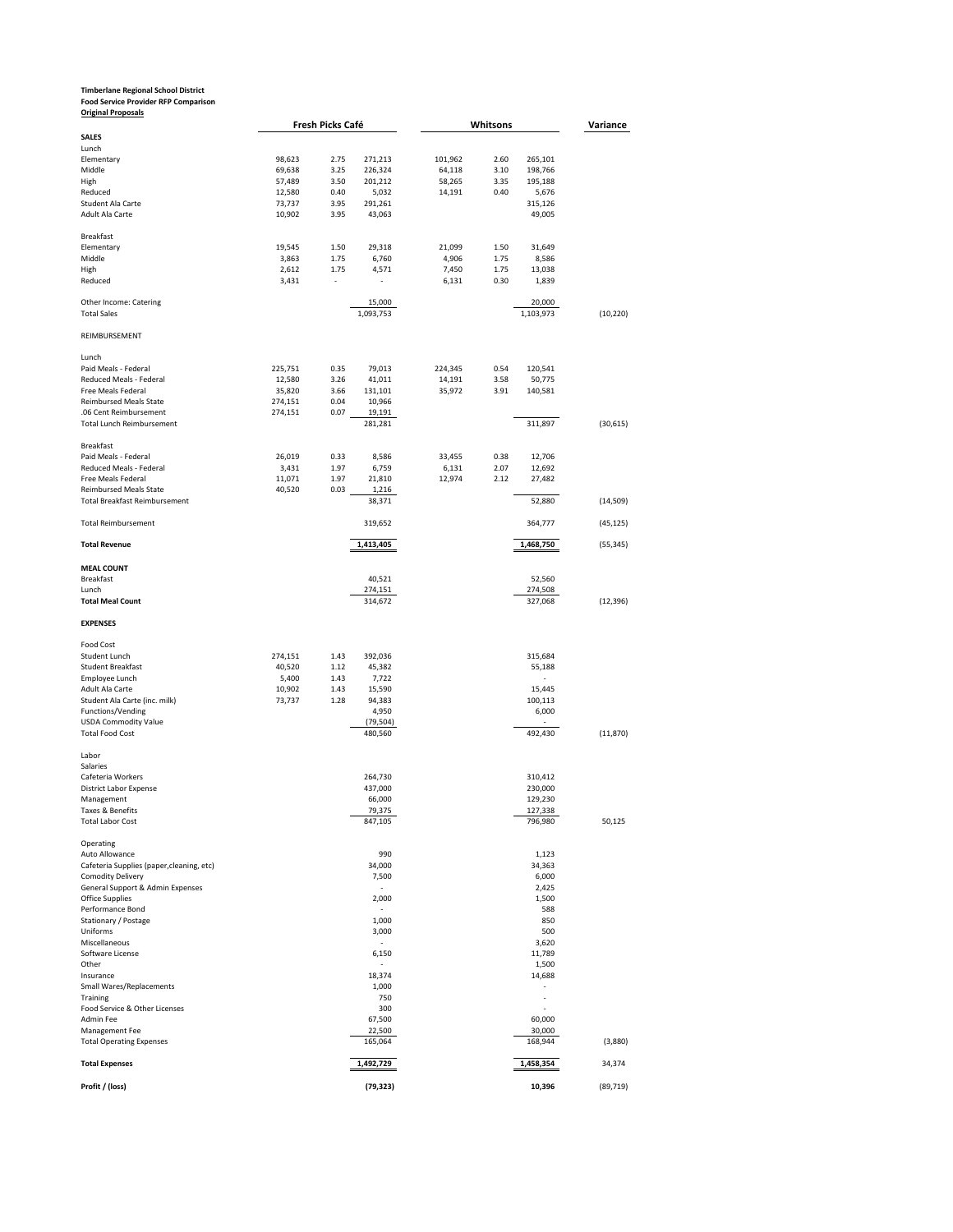# **Timberlane Regional School District Food Service Provider RFP Comparison Internal Comparison\***

|                                              |         | Fresh Picks Café |                          | Whitsons |      | Variance            |           |
|----------------------------------------------|---------|------------------|--------------------------|----------|------|---------------------|-----------|
| <b>SALES</b>                                 |         |                  |                          |          |      |                     |           |
| Lunch                                        |         |                  |                          |          |      |                     |           |
| Elementary                                   | 98,623  | 2.60             | 256,420                  | 101,962  | 2.60 | 265,101             |           |
| Middle                                       | 69,638  | 3.10             | 215,878                  | 64,118   | 3.10 | 198,766             |           |
| High                                         | 57,489  | 3.35             | 192,588                  | 58,265   | 3.35 | 195,188             |           |
| Reduced                                      | 12,580  | 0.40             | 5,032                    | 14,191   | 0.40 | 5,676               |           |
| Student Ala Carte                            | 73,737  | 3.95             | 291,261                  |          |      | 315,126             |           |
| Adult Ala Carte                              | 10,902  | 3.95             | 43,063                   |          |      | 49,005              |           |
| Breakfast                                    |         |                  |                          |          |      |                     |           |
| Elementary                                   | 19,545  | 1.50             | 29,318                   | 21,099   | 1.50 | 31,649              |           |
| Middle                                       | 3,863   | 1.75             | 6,760                    | 4,906    | 1.75 | 8,586               |           |
| High                                         | 2,612   | 1.75             | 4,571                    | 7,450    | 1.75 | 13,038              |           |
| Reduced                                      | 3,431   | 0.30             | 1,029                    | 6,131    | 0.30 | 1,839               |           |
|                                              |         |                  |                          |          |      |                     |           |
| Other Income: Catering<br><b>Total Sales</b> |         |                  | 15,000<br>1,060,920      |          |      | 20,000<br>1,103,973 | (43,053)  |
|                                              |         |                  |                          |          |      |                     |           |
| REIMBURSEMENT                                |         |                  |                          |          |      |                     |           |
| Lunch                                        |         |                  |                          |          |      |                     |           |
| Paid Meals - Federal                         | 225,751 | 0.54             | 121,296                  | 224,345  | 0.54 | 120,541             |           |
| Reduced Meals - Federal                      | 12,580  | 3.58             | 45,011                   | 14,191   | 3.58 | 50,775              |           |
| Free Meals Federal                           | 35,820  | 3.91             | 139,987                  | 35,972   | 3.91 | 140,581             |           |
| <b>Reimbursed Meals State</b>                | 274,151 |                  | $\overline{\phantom{a}}$ |          |      |                     |           |
| .06 Cent Reimbursement                       |         |                  |                          |          |      |                     |           |
|                                              | 274,151 |                  | 306,294                  |          |      |                     |           |
| <b>Total Lunch Reimbursement</b>             |         |                  |                          |          |      | 311,897             | (5,603)   |
| <b>Breakfast</b>                             |         |                  |                          |          |      |                     |           |
| Paid Meals - Federal                         | 26,019  | 0.38             | 9,882                    | 33,455   | 0.38 | 12,706              |           |
| Reduced Meals - Federal                      | 3,431   | 2.07             | 7,103                    | 6,131    | 2.07 | 12,692              |           |
| Free Meals Federal                           | 11,071  | 2.12             | 23,451                   | 12,974   | 2.12 | 27,482              |           |
| <b>Reimbursed Meals State</b>                | 40,520  |                  |                          |          |      |                     |           |
| <b>Total Breakfast Reimbursement</b>         |         |                  | 40,436                   |          |      | 52,880              | (12, 445) |
| <b>Total Reimbursement</b>                   |         |                  | 346,730                  |          |      | 364,777             | (18,047)  |
| <b>Total Revenue</b>                         |         |                  | 1,407,650                |          |      | 1,468,750           | (61, 100) |
|                                              |         |                  |                          |          |      |                     |           |
| <b>Total Meal Count:</b>                     |         |                  |                          |          |      |                     |           |
| Breakfast                                    |         |                  | 40,521                   |          |      | 52,560              | (12,039)  |
| Lunch                                        |         |                  | 274,151                  |          |      | 274,508             | (357)     |
| <b>EXPENSES</b>                              |         |                  | 314,672                  |          |      | 327,068             | (12, 396) |
|                                              |         |                  |                          |          |      |                     |           |
| Food Cost                                    |         |                  |                          |          |      |                     |           |
| Student Lunch                                | 274,151 | 1.43             | 392,036                  |          |      | 315,684             |           |
| <b>Student Breakfast</b>                     | 40,520  | 1.12             | 45,382                   |          |      | 55,188              |           |
| Employee Lunch                               | 5,400   | 1.43             | 7,722                    |          |      |                     |           |
| Adult Ala Carte                              | 10,902  | 1.43             | 15,590                   |          |      | 15,445              |           |
| Student Ala Carte (inc. milk)                | 73,737  | 1.28             | 94,383                   |          |      | 100,113             |           |
| Functions/Vending                            |         |                  | 4,950                    |          |      | 6,000               |           |
| <b>USDA Commodity Value</b>                  |         |                  |                          |          |      |                     |           |
| <b>Total Food Cost</b>                       |         |                  | 560,064                  |          |      | 492,430             | 67,634    |
|                                              |         |                  |                          |          |      |                     |           |
| Labor<br>Salaries                            |         |                  |                          |          |      |                     |           |
| Cafeteria Workers                            |         |                  | 264,730                  |          |      | 310,412             |           |
| <b>District Labor Expense</b>                |         |                  | 230,000                  |          |      | 230,000             |           |
| Management                                   |         |                  | 126,000                  |          |      | 129,230             |           |
| Taxes & Benefits                             |         |                  | 79,375                   |          |      | 127,338             |           |
| <b>Total Labor Cost</b>                      |         |                  | 700,105                  |          |      | 796,980             | (96, 875) |
|                                              |         |                  |                          |          |      |                     |           |
| Operating                                    |         |                  |                          |          |      |                     |           |
| Auto Allowance                               |         |                  | 990                      |          |      | 1,123               |           |
| Cafeteria Supplies (paper, cleaning, etc)    |         |                  | 34,000                   |          |      | 34,363              |           |
| <b>Comodity Delivery</b>                     |         |                  | 7,500                    |          |      | 6,000               |           |
| General Support & Admin Expenses             |         |                  | ÷,                       |          |      | 2,425               |           |
| Office Supplies                              |         |                  | 2,000                    |          |      | 1,500               |           |
| Performance Bond                             |         |                  |                          |          |      | 588                 |           |
| Stationary / Postage                         |         |                  | 1,000                    |          |      | 850                 |           |
| Uniforms                                     |         |                  | 3,000                    |          |      | 500                 |           |
| Miscellaneous                                |         |                  | ÷,                       |          |      | 3,620               |           |
| Software License                             |         |                  | 6,150                    |          |      | 11,789              |           |
| Other                                        |         |                  |                          |          |      | 1,500               |           |
| Insurance                                    |         |                  | 18,374                   |          |      | 14,688              |           |
| Small Wares/Replacements                     |         |                  | 1,000                    |          |      |                     |           |
| Training                                     |         |                  | 750                      |          |      |                     |           |
| Food Service & Other Licenses                |         |                  | 300                      |          |      |                     |           |
| Admin Fee                                    |         |                  | 67,500                   |          |      | 60,000              |           |
| Management Fee                               |         |                  | 22,500                   |          |      | 30,000              |           |
| <b>Total Operating Expenses</b>              |         |                  | 165,064                  |          |      | 168,944             | (3,880)   |
| <b>Total Expenses</b>                        |         |                  |                          |          |      | 1,458,354           | (33, 122) |
|                                              |         |                  | 1,425,233                |          |      |                     |           |

*\*This internal comparison was done to compare the two proposals with the same rates. Meal counts provided by the vendors were used.*

**Profit / (loss) (17,583) 10,396** (27,979)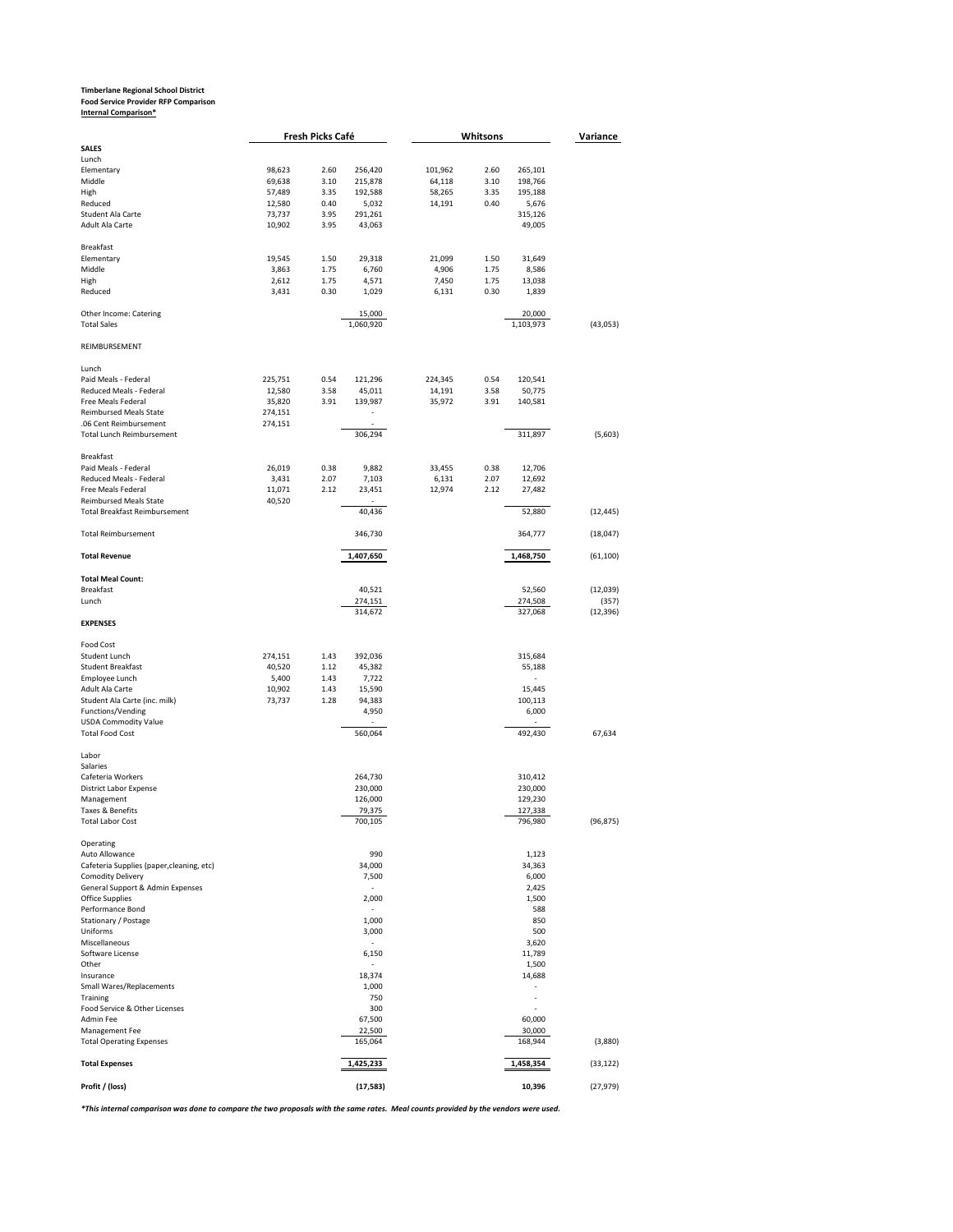|                |      |                                                                                                | Score from 1 - 10 |                            | <b>Weighted Average</b> |                            |
|----------------|------|------------------------------------------------------------------------------------------------|-------------------|----------------------------|-------------------------|----------------------------|
| <b>RFP</b> ref |      | <b>Description</b>                                                                             | Whitsons          | <b>Fresh Picks</b><br>Café | Whitsons                | <b>Fresh Picks</b><br>Café |
| 21.3           | 10%  | Experience, references and service capability                                                  | 10.00             | 10.00                      | 1.00                    | 1.00                       |
| 21.5           | 5%   | Accounting and reporting systems                                                               | 8.00              | 8.00                       | 0.40                    | 0.40                       |
| 21.4           | 10%  | <b>Financial Condition</b>                                                                     | 10.00             | 5.00                       | 1.00                    | 0.50                       |
| 21.6           | 15%  | Personnel Management, Training & Code of Conduct                                               | 10.00             | 8.00                       | 1.50                    | 1.20                       |
| 21.7           | 10%  | Innovation, marketing and merchandising                                                        | 10.00             | 10.00                      | 1.00                    | 1.00                       |
| 21.8           | 5%   | Involvement of student, staff, patrons and the community                                       | 10.00             | 8.00                       | 0.50                    | 0.40                       |
| 21.9           | 15%  | Menus, concepts of service, commodities, food quality and portion size, procurement procedures | 10.00             | 10.00                      | 1.50                    | 1.50                       |
| 21.10          | 30%  | Cost Information (Budget, Recommended staffing, Discounts & Credits)                           | 10.00             | 10.00                      | 3.00                    | 3.00                       |
| Total          | 100% |                                                                                                |                   |                            | 1.24                    | 1.13                       |

#### 21.3 Experience, References and Service Capability

1) Describe the FSMC's experience as managers and consultants of food service operations in general and public schools in particular.

- 2) Include a list of similar operations and locations where you are operating school district food service programs (a minimum of three (3) required). List name and phone number of the district manager capable of commenting on your firm's performance. Also include a list of lost accounts and the reason for such during the last five years.
- 3) Include a resume or listing of your requirements for the proposed Resident Food Service Director for the District.
- 4) Include the resume and background of person who will supervise the work of the Resident FSMC and how your company will ensure the best performance.
- 5) Include a table of company organization and a plan for the management, supervision and staffing proposed under this contract.
- 6) Describe your company's plan to recruit and retain qualified personnel, including (but not limited to) bonuses, awards, and/or contests, incentives, etc.
- 7) Company organization including all positions that are non-school based.

#### 21.5 Accounting and Reporting Systems

- (a) Describe complete accounting procedures you would use for:
- 1 Inventory Control
- $\overline{2}$ Method of recording, checking and reporting sales
- 3 Internal control of cash handling
- 4 Internal audit systems
- 5 All regular accounting forms used with detailed explanations
- All regular reports used with detailed explanations
- 6 (b) Provide examples of the reports you will provide the DISTRICT OFFICE and the frequency of each. List other assistance you will provide the District (and costs, if extra).

#### 21.4 Financial Condition

21.6 Provide data to indicate the financial condition of the company. Provide an audited financial statement for the last three (3) years.

# Personnel Management and Training

Describe your company's personnel management philosophy, particularly regarding resident managers and their relationship to existing staff at your other sites?

- a)
- b) Describe training and development programs you will provide for employees and management personnel.
- c) Explain how your firm attempts to improve employee morale and reduce turnover.
- d) Explain how your firm attempts to improve employee evaluation (include forms) and disciplinary action methods.
- e) f) Description of proposed benefits package for employees.

#### 21.7 Innovation and Promotion of the School Lunch Program Describe what company employee is responsible for assuring that nutritional requirements are met.

- a) How would your lunch program in the school/s differ from current operations? Describe the costs and benefits of your proposed changes.
- b) Describe how you would implement changes. Include a staffing model if different from current staffing.
- c) How would you involve employees to use their expertise and experience in making future innovations?
- d)
- Provide examples of intended service and merchandising programs.<br>What is your philosophy regarding promotion (increasing awareness and participation) of the school lunch program? How would you implement this philosophy in
- schools?

21.9

#### e)<br><u>Involve</u> 21.8 nent of Students, Staff and Patrons

What is your philosophy and plan regarding involvement of students, teachers, building administrators and parents in program evaluation and selection of menus, discussion of<br>nutritional issues, etc.? Give examples, by clie

- Menu Selection Use of Commodities, Food Quality and Portion Size
	- a) Describe your philosophy for each of the following:
	- 1 Menu selection (include menus you will implement)
	- $\overline{2}$ Use of commodity food
	- 3 Food Quality
	- 4 Portion Quantities
	- b) Actual menus to be implemented.
- c) Provide a listing of a la carte items and proposed prices.

21.10 Recommended Staffing

Refer to Schedule E sections on labor cost summaries

Reviewer Name: Steve Finnegan - School Board Chair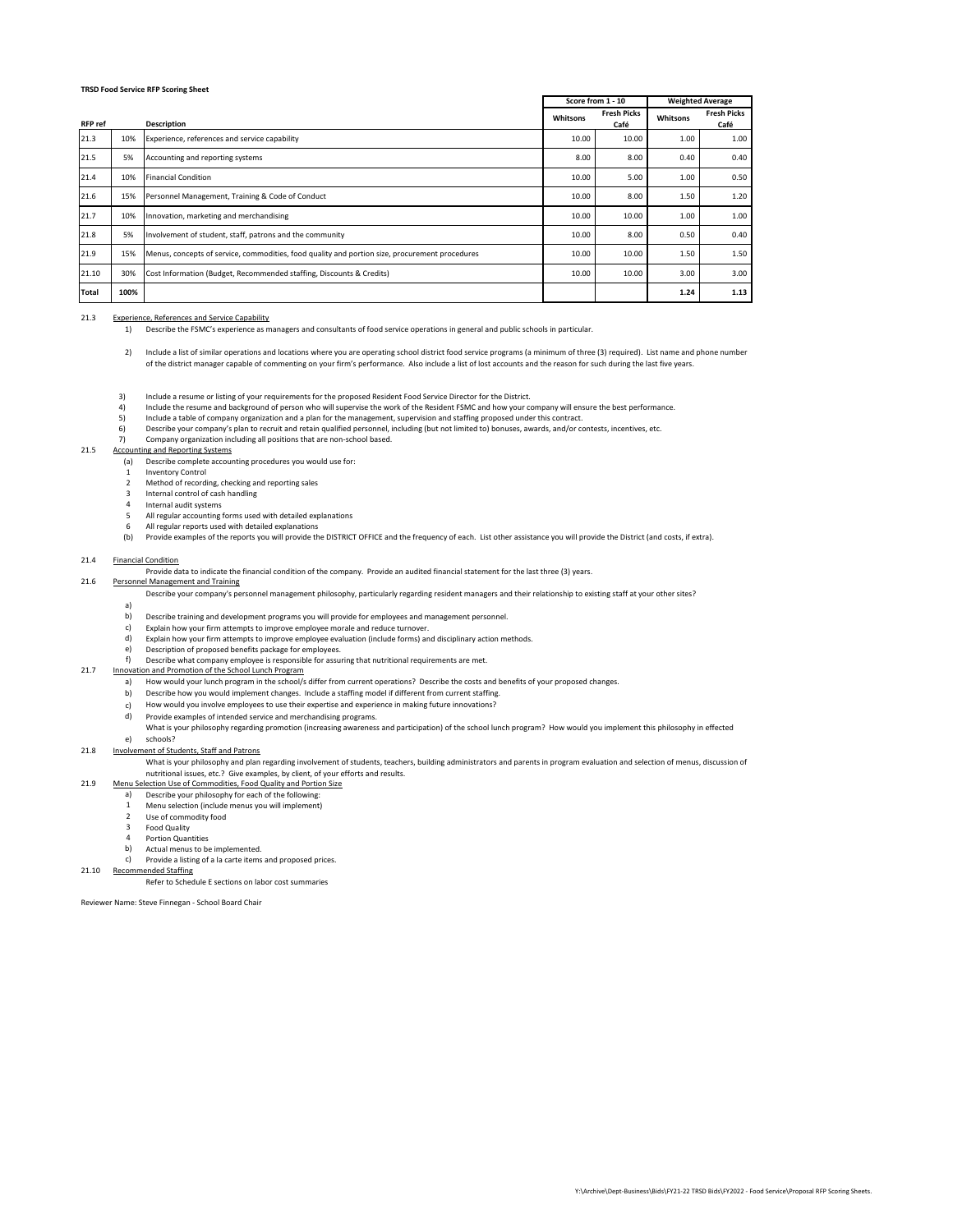|                |      |                                                                                                | Score from 1 - 10 |                            | <b>Weighted Average</b> |                            |
|----------------|------|------------------------------------------------------------------------------------------------|-------------------|----------------------------|-------------------------|----------------------------|
| <b>RFP</b> ref |      | <b>Description</b>                                                                             | Whitsons          | <b>Fresh Picks</b><br>Café | Whitsons                | <b>Fresh Picks</b><br>Café |
| 21.3           | 10%  | Experience, references and service capability                                                  | 10.00             | 8.00                       | 1.00                    | 0.80                       |
| 21.5           | 5%   | Accounting and reporting systems                                                               | 9.00              | ٠                          | 0.45                    |                            |
| 21.4           | 10%  | <b>Financial Condition</b>                                                                     | 10.00             | 6.00                       | 1.00                    | 0.60                       |
| 21.6           | 15%  | Personnel Management, Training & Code of Conduct                                               | 10.00             | 8.00                       | 1.50                    | 1.20                       |
| 21.7           | 10%  | Innovation, marketing and merchandising                                                        | 10.00             | 10.00                      | 1.00                    | 1.00                       |
| 21.8           | 5%   | Involvement of student, staff, patrons and the community                                       | 10.00             | 9.00                       | 0.50                    | 0.45                       |
| 21.9           | 15%  | Menus, concepts of service, commodities, food quality and portion size, procurement procedures | 10.00             | 10.00                      | 1.50                    | 1.50                       |
| 21.10          | 30%  | Cost Information (Budget, Recommended staffing, Discounts & Credits)                           | 10.00             | 10.00                      | 3.00                    | 3.00                       |
| Total          | 100% |                                                                                                |                   |                            | 1.24                    | 1.07                       |

#### 21.3 Experience, References and Service Capability

1) Describe the FSMC's experience as managers and consultants of food service operations in general and public schools in particular.

- 2) Include a list of similar operations and locations where you are operating school district food service programs (a minimum of three (3) required). List name and phone number of the district manager capable of commenting on your firm's performance. Also include a list of lost accounts and the reason for such during the last five years.
- 3) Include a resume or listing of your requirements for the proposed Resident Food Service Director for the District.
- 4) Include the resume and background of person who will supervise the work of the Resident FSMC and how your company will ensure the best performance.
- 5) Include a table of company organization and a plan for the management, supervision and staffing proposed under this contract.
- 6) Describe your company's plan to recruit and retain qualified personnel, including (but not limited to) bonuses, awards, and/or contests, incentives, etc.
- 7) Company organization including all positions that are non-school based.

#### 21.5 Accounting and Reporting Systems

- (a) Describe complete accounting procedures you would use for:
- 1 Inventory Control
- $\overline{2}$ Method of recording, checking and reporting sales
- 3 Internal control of cash handling
- 4 Internal audit systems
- 5 All regular accounting forms used with detailed explanations
- All regular reports used with detailed explanations
- 6 (b) Provide examples of the reports you will provide the DISTRICT OFFICE and the frequency of each. List other assistance you will provide the District (and costs, if extra).

#### 21.4 Financial Condition

21.6 Provide data to indicate the financial condition of the company. Provide an audited financial statement for the last three (3) years.

# Personnel Management and Training

Describe your company's personnel management philosophy, particularly regarding resident managers and their relationship to existing staff at your other sites?

- a)
- b) Describe training and development programs you will provide for employees and management personnel.
- c) Explain how your firm attempts to improve employee morale and reduce turnover.
- d) Explain how your firm attempts to improve employee evaluation (include forms) and disciplinary action methods.
- e) Description of proposed benefits package for employees.

#### f) 21.7 Describe what company employee is responsible for assuring that nutritional requirements are met. Innovation and Promotion of the School Lunch Program

- a) How would your lunch program in the school/s differ from current operations? Describe the costs and benefits of your proposed changes.
- b) Describe how you would implement changes. Include a staffing model if different from current staffing.
- c) How would you involve employees to use their expertise and experience in making future innovations?
- d)
- Provide examples of intended service and merchandising programs.<br>What is your philosophy regarding promotion (increasing awareness and participation) of the school lunch program? How would you implement this philosophy in
- schools?

#### e)<br><u>Involve</u> 21.8 nent of Students, Staff and Patrons

What is your philosophy and plan regarding involvement of students, teachers, building administrators and parents in program evaluation and selection of menus, discussion of<br>nutritional issues, etc.? Give examples, by clie

- Menu Selection Use of Commodities, Food Quality and Portion Size
	- a) Describe your philosophy for each of the following:
	- 1 Menu selection (include menus you will implement)
	- $\overline{2}$ Use of commodity food
	- 3 Food Quality
	- 4 Portion Quantities

#### b) Actual menus to be implemented.

c) 21.10 mended Staffing Provide a listing of a la carte items and proposed prices.

21.9

Refer to Schedule E sections on labor cost summaries

Reviewer Name: Christopher Kellan - Superintendent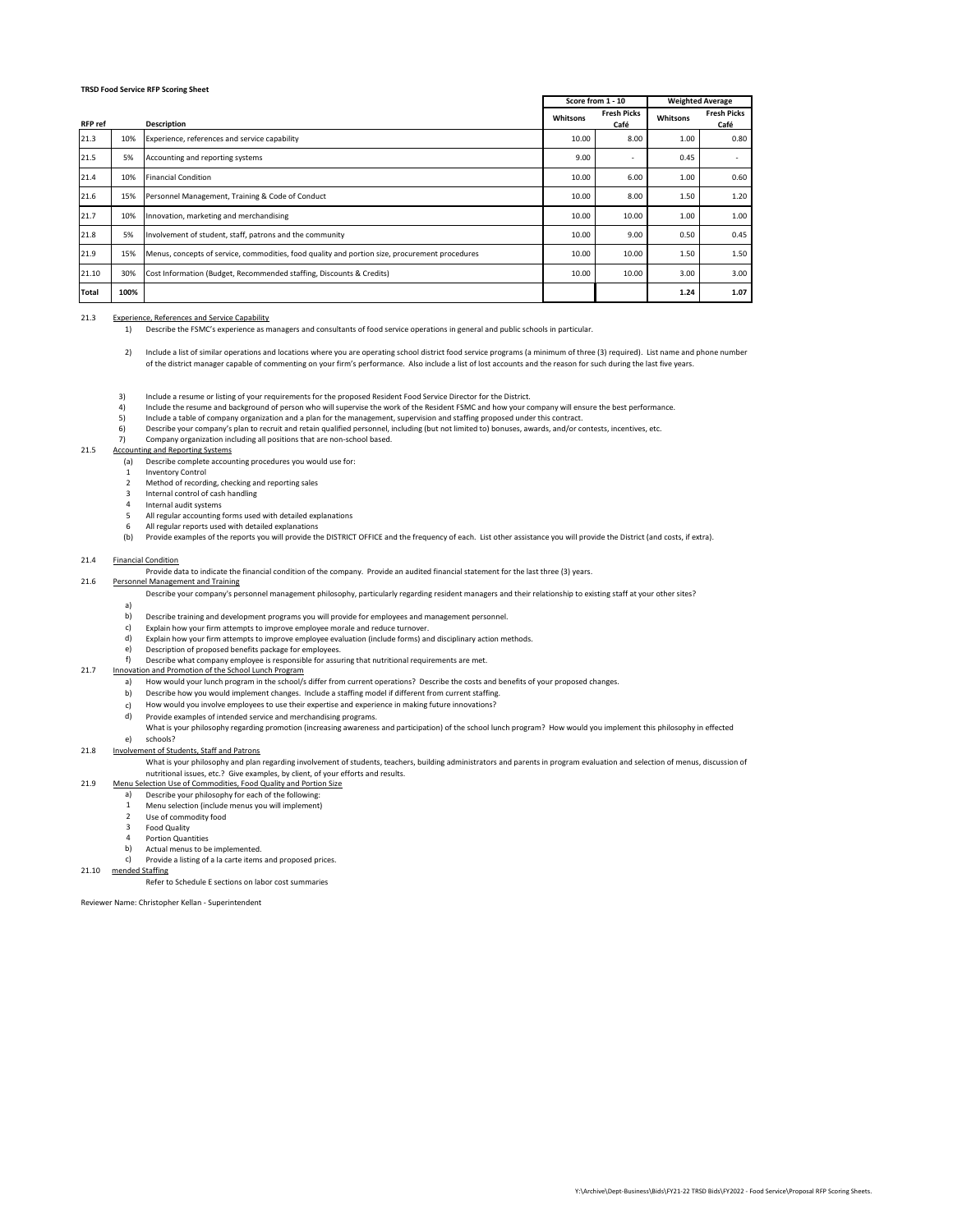|                |      |                                                                                                | Score from 1 - 10 |                            | <b>Weighted Average</b> |                            |
|----------------|------|------------------------------------------------------------------------------------------------|-------------------|----------------------------|-------------------------|----------------------------|
| <b>RFP</b> ref |      | <b>Description</b>                                                                             | Whitsons          | <b>Fresh Picks</b><br>Café | Whitsons                | <b>Fresh Picks</b><br>Café |
| 21.3           | 10%  | Experience, references and service capability                                                  | 10.00             | 7.00                       | 1.00                    | 0.70                       |
| 21.5           | 5%   | Accounting and reporting systems                                                               | 9.00              | 7.00                       | 0.45                    | 0.35                       |
| 21.4           | 10%  | <b>Financial Condition</b>                                                                     | 10.00             | 5.00                       | 1.00                    | 0.50                       |
| 21.6           | 15%  | Personnel Management, Training & Code of Conduct                                               | 9.00              | 6.00                       | 1.35                    | 0.90                       |
| 21.7           | 10%  | Innovation, marketing and merchandising                                                        | 9.00              | 7.00                       | 0.90                    | 0.70                       |
| 21.8           | 5%   | Involvement of student, staff, patrons and the community                                       | 9.00              | 9.00                       | 0.45                    | 0.45                       |
| 21.9           | 15%  | Menus, concepts of service, commodities, food quality and portion size, procurement procedures | 10.00             | 6.00                       | 1.50                    | 0.90                       |
| 21.10          | 30%  | Cost Information (Budget, Recommended staffing, Discounts & Credits)                           | 9.00              | 7.00                       | 2.70                    | 2.10                       |
| Total          | 100% |                                                                                                |                   |                            | 1.17                    | 0.83                       |

#### 21.3 Experience, References and Service Capability

1) Describe the FSMC's experience as managers and consultants of food service operations in general and public schools in particular.

- 2) Include a list of similar operations and locations where you are operating school district food service programs (a minimum of three (3) required). List name and phone number of the district manager capable of commenting on your firm's performance. Also include a list of lost accounts and the reason for such during the last five years.
- 3) Include a resume or listing of your requirements for the proposed Resident Food Service Director for the District.
- 4) Include the resume and background of person who will supervise the work of the Resident FSMC and how your company will ensure the best performance.
- 5) Include a table of company organization and a plan for the management, supervision and staffing proposed under this contract.
- 6) Describe your company's plan to recruit and retain qualified personnel, including (but not limited to) bonuses, awards, and/or contests, incentives, etc.
- 7) Company organization including all positions that are non-school based.

#### 21.5 Accounting and Reporting Systems

- (a) Describe complete accounting procedures you would use for:
- 1 Inventory Control
- $\overline{2}$ Method of recording, checking and reporting sales
- 3 Internal control of cash handling
- 4 Internal audit systems
- 5 All regular accounting forms used with detailed explanations
- All regular reports used with detailed explanations
- 6 (b) Provide examples of the reports you will provide the DISTRICT OFFICE and the frequency of each. List other assistance you will provide the District (and costs, if extra).

#### 21.4 Financial Condition

21.6 Provide data to indicate the financial condition of the company. Provide an audited financial statement for the last three (3) years.

# Personnel Management and Training

Describe your company's personnel management philosophy, particularly regarding resident managers and their relationship to existing staff at your other sites?

- a)
- b) Describe training and development programs you will provide for employees and management personnel.
- c) Explain how your firm attempts to improve employee morale and reduce turnover.
- d) Explain how your firm attempts to improve employee evaluation (include forms) and disciplinary action methods.
- e) f) Description of proposed benefits package for employees.

#### 21.7 Describe what company employee is responsible for assuring that nutritional requirements are met. Innovation and Promotion of the School Lunch Program

- a) How would your lunch program in the school/s differ from current operations? Describe the costs and benefits of your proposed changes.
- b) Describe how you would implement changes. Include a staffing model if different from current staffing.
- c) How would you involve employees to use their expertise and experience in making future innovations?
- d)
- Provide examples of intended service and merchandising programs.<br>What is your philosophy regarding promotion (increasing awareness and participation) of the school lunch program? How would you implement this philosophy in
- schools?

21.9

#### e)<br><u>Involve</u> 21.8 nent of Students, Staff and Patrons

# What is your philosophy and plan regarding involvement of students, teachers, building administrators and parents in program evaluation and selection of menus, discussion of<br>nutritional issues, etc.? Give examples, by clie

## Menu Selection Use of Commodities, Food Quality and Portion Size

- a) Describe your philosophy for each of the following:
- 1 Menu selection (include menus you will implement)
- $\overline{2}$ Use of commodity food
- 3 Food Quality
- 4 Portion Quantities
- b) Actual menus to be implemented.

#### c) Provide a listing of a la carte items and proposed prices.

21.10 mended Staffing

Refer to Schedule E sections on labor cost summaries

Reviewer Name: Kim McCormick - School Board Member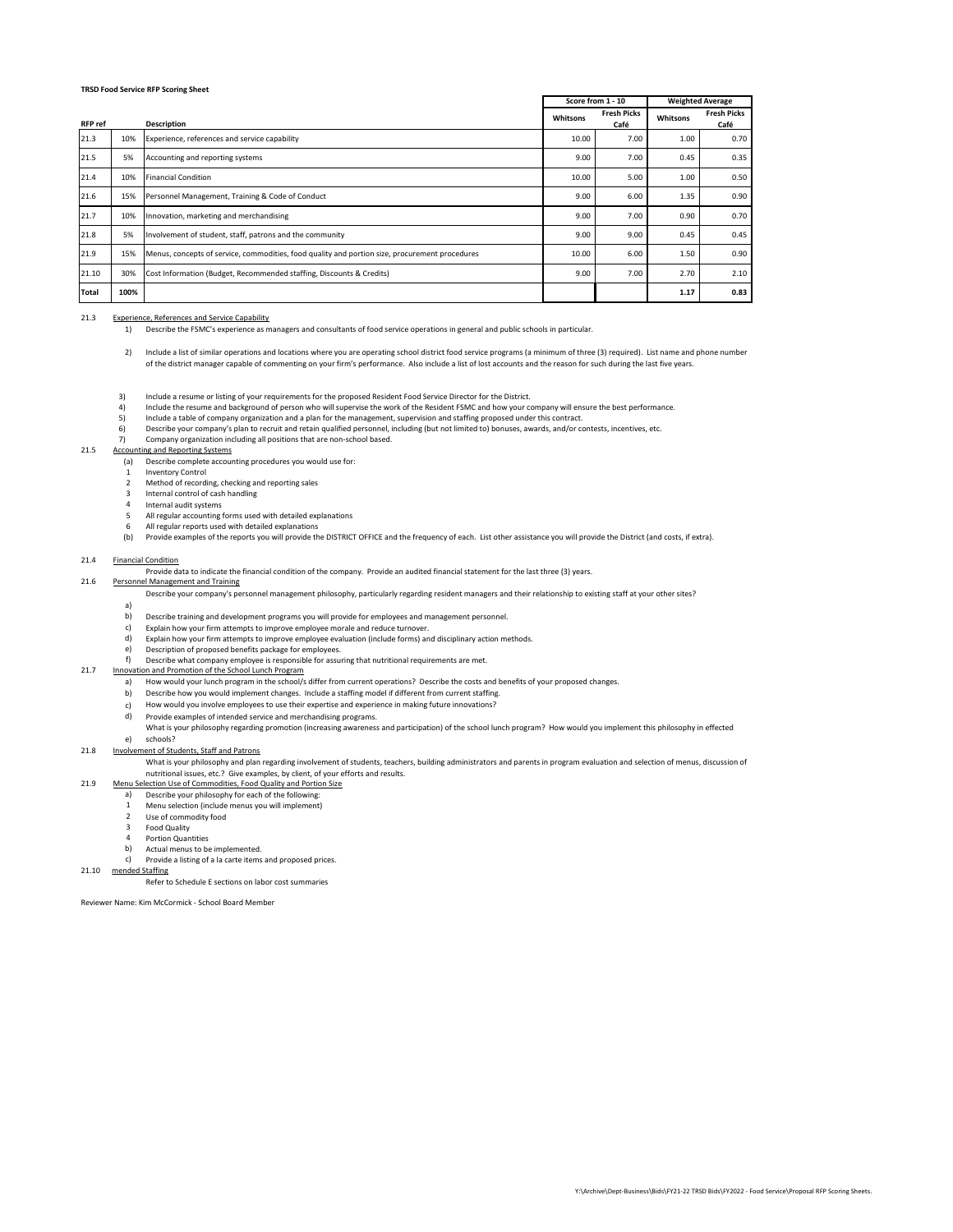|                |      |                                                                                                | Score from 1 - 10 |                            | <b>Weighted Average</b> |                            |
|----------------|------|------------------------------------------------------------------------------------------------|-------------------|----------------------------|-------------------------|----------------------------|
| <b>RFP</b> ref |      | <b>Description</b>                                                                             | Whitsons          | <b>Fresh Picks</b><br>Café | Whitsons                | <b>Fresh Picks</b><br>Café |
| 21.3           | 10%  | Experience, references and service capability                                                  | 10.00             | 7.00                       | 1.00                    | 0.70                       |
| 21.5           | 5%   | Accounting and reporting systems                                                               | 9.00              | 8.00                       | 0.45                    | 0.40                       |
| 21.4           | 10%  | <b>Financial Condition</b>                                                                     | 9.00              | 7.00                       | 0.90                    | 0.70                       |
| 21.6           | 15%  | Personnel Management, Training & Code of Conduct                                               | 9.00              | 8.00                       | 1.35                    | 1.20                       |
| 21.7           | 10%  | Innovation, marketing and merchandising                                                        | 10.00             | 9.00                       | 1.00                    | 0.90                       |
| 21.8           | 5%   | Involvement of student, staff, patrons and the community                                       | 9.00              | 9.00                       | 0.45                    | 0.45                       |
| 21.9           | 15%  | Menus, concepts of service, commodities, food quality and portion size, procurement procedures | 10.00             | 9.00                       | 1.50                    | 1.35                       |
| 21.10          | 30%  | Cost Information (Budget, Recommended staffing, Discounts & Credits)                           | 10.00             | 7.00                       | 3.00                    | 2.10                       |
| Total          | 100% |                                                                                                |                   |                            | 1.21                    | 0.98                       |

#### 21.3 Experience, References and Service Capability

1) Describe the FSMC's experience as managers and consultants of food service operations in general and public schools in particular.

- 2) Include a list of similar operations and locations where you are operating school district food service programs (a minimum of three (3) required). List name and phone number of the district manager capable of commenting on your firm's performance. Also include a list of lost accounts and the reason for such during the last five years.
- 3) Include a resume or listing of your requirements for the proposed Resident Food Service Director for the District.
- 4) Include the resume and background of person who will supervise the work of the Resident FSMC and how your company will ensure the best performance.
- 5) Include a table of company organization and a plan for the management, supervision and staffing proposed under this contract.
- 6) Describe your company's plan to recruit and retain qualified personnel, including (but not limited to) bonuses, awards, and/or contests, incentives, etc.
- 7) Company organization including all positions that are non-school based.

#### 21.5 Accounting and Reporting Systems

- (a) Describe complete accounting procedures you would use for:
- 1 Inventory Control
- $\overline{2}$ Method of recording, checking and reporting sales
- 3 Internal control of cash handling
- 4 Internal audit systems
- 5 All regular accounting forms used with detailed explanations
- All regular reports used with detailed explanations
- 6 (b) Provide examples of the reports you will provide the DISTRICT OFFICE and the frequency of each. List other assistance you will provide the District (and costs, if extra).

#### 21.4 Financial Condition

21.6 Provide data to indicate the financial condition of the company. Provide an audited financial statement for the last three (3) years.

# Personnel Management and Training

Describe your company's personnel management philosophy, particularly regarding resident managers and their relationship to existing staff at your other sites?

- a)
- b) Describe training and development programs you will provide for employees and management personnel.
- c) Explain how your firm attempts to improve employee morale and reduce turnover.
- d) Explain how your firm attempts to improve employee evaluation (include forms) and disciplinary action methods.
- e) f) Description of proposed benefits package for employees.

#### 21.7 Describe what company employee is responsible for assuring that nutritional requirements are met. Innovation and Promotion of the School Lunch Program

- a) How would your lunch program in the school/s differ from current operations? Describe the costs and benefits of your proposed changes.
- b) Describe how you would implement changes. Include a staffing model if different from current staffing.
- c) How would you involve employees to use their expertise and experience in making future innovations?
- d)
	- Provide examples of intended service and merchandising programs.<br>What is your philosophy regarding promotion (increasing awareness and participation) of the school lunch program? How would you implement this philosophy in
- schools?

21.9

#### e)<br><u>Involve</u> 21.8 nent of Students, Staff and Patrons

What is your philosophy and plan regarding involvement of students, teachers, building administrators and parents in program evaluation and selection of menus, discussion of<br>nutritional issues, etc.? Give examples, by clie

- Menu Selection Use of Commodities, Food Quality and Portion Size
	- a) Describe your philosophy for each of the following:
	- 1 Menu selection (include menus you will implement)
	- $\overline{2}$ Use of commodity food
	- 3 Food Quality
	- 4 Portion Quantities
	- b) Actual menus to be implemented.

#### c) Provide a listing of a la carte items and proposed prices.

21.10 mended Staffing

Refer to Schedule E sections on labor cost summaries

Reviewer Name: Kerrie Ward - Food Service Coordinator